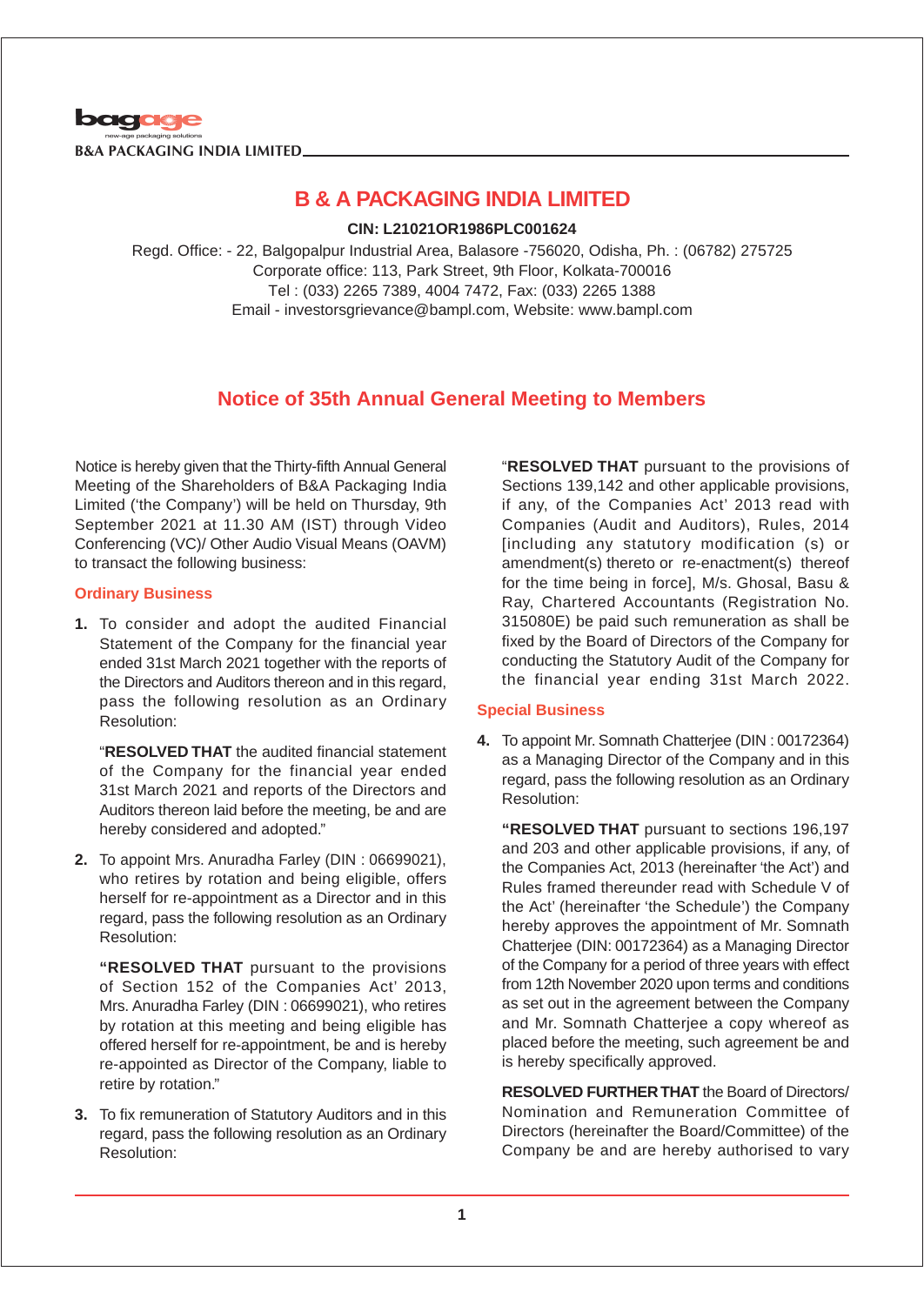

and/or increase remuneration and perquisites payable to Mr. Chatterjee as specified in the said agreement to the extent the Board/Committee may consider appropriate and as may be permitted or authorised in accordance with any provisions under the said Act' or the Schedule for the time being in force provided, however, the remuneration and perquisites payable to Mr. Chatterjee shall be within the limits set out in the said Act' and Schedule or any amendments or any modification thereto or statutory re-enactments thereof and/or any rules or regulations framed thereunder and for the time being in force and the terms of aforesaid agreement between the Company and Mr. Chatterjee shall be suitably modified to give effect to such variation or increase as the case may be, without further reference to the Shareholders in the General Meeting.

**RESOLVED FURTHER THAT** notwithstanding anything to the contrary contained herein, in the event of loss or inadequacy of profit in any financial year during the tenure of office of Mr. Chatterjee as Managing Director of the Company, the remuneration and perquisites as set out in the aforesaid agreement or with such variation and/or increase thereto as stated aforesaid, be paid to Mr. Chatterjee as minimum remuneration and perquisites subject to the ceiling provided in the said Act and/or the Schedule or any amendments or any modification thereto or statutory re-enactments thereof and/or any rules or regulations framed thereunder and for the time being in force."

By Order of the Board of Directors

**D. Chowdhury** Company Secretary Membership No. A15674

Place : Kolkata Date : 25th June, 2021

#### **NOTES:**

1. **Annual General Meeting through VC/OVAM facility:** In view of the situation arising due to COVID-19 global pandemic and pursuant to General Circular Nos.14/2020, 17/2020, 20/2020 and 02/2021 dated 8th April 2020, 13th April 2020, 5th May 2020 and 13th January 2021, respectively, issued by the Ministry of Corporate Affairs ("MCA Circulars") and Circular No. SEBI/HO/CFD/CMD1/ CIR/P/2020/79 and SEBI/HO/CFD/CMD2/CIR/P/2021/11 dated 12th May 2020 and 15th January 2021, respectively, issued by the Securities and Exchange Board of India ("SEBI Circulars") and in compliance with the provisions of the Companies Act 2013 ("the Act") and rules framed thereunder and the SEBI (Listing Obligations and Disclosure Requirements) Regulations, 2015 ("SEBI-LODR") the 35th Annual General Meeting ('the AGM') of B&A Packaging India Ltd ('the Company') shall be conducted through VC/ OAVM mode which does not require physical presence of Members at a common venue. The deemed venue for the 35th AGM shall be the Registered Office of the Company. For this purpose,

the Company has entered into an agreement with Central Depository Services (India) Limited (CDSL) for facilitating voting through electronic means, as the authorized e-Voting's agency. The facility of casting votes by a member using remote e-voting as well as the e-voting system on the date of the AGM will be provided by CDSL.

2. **Electronic Dispatch of Notice and Annual Report and process of registration of e-mail id for obtaining copy of the documents**: In compliance with the aforesaid MCA Circulars and SEBI Circulars, the Notice of the 35th AGM and Annual Report for the financial year 2020-21, consisting of Financial Statements for the year ended 31st March 2021, Directors Report, Auditors Report and other attachments of the Financial Statements and Reports are being sent only through electronic mode to those Members whose email addresses are registered with the Company/ Depositories. Therefore, those Members, whose email address is not registered with the Company or with their respective Depository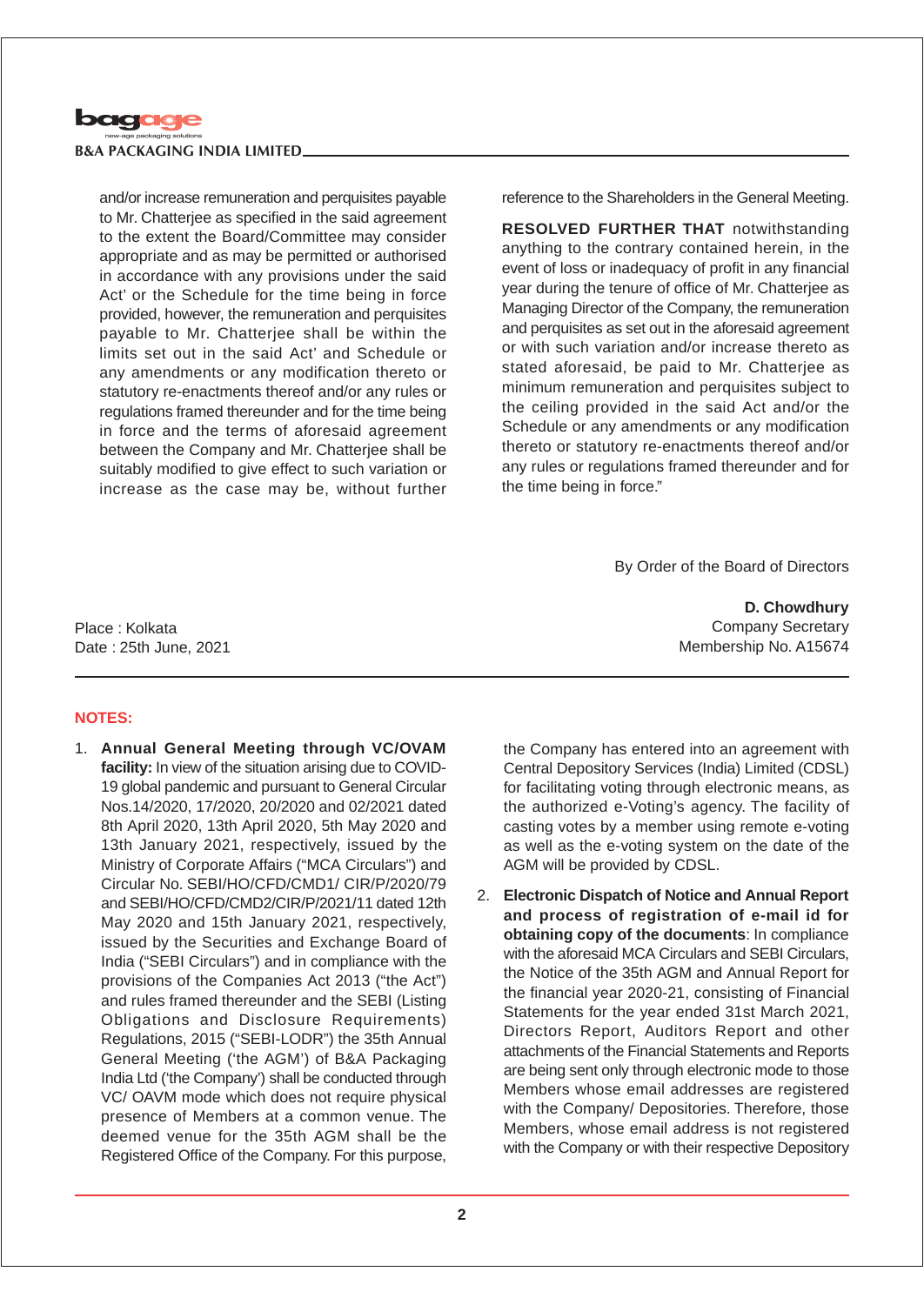

Participant/s, and who wish to receive the Notice of the 35th AGM and the Annual Report for the financial year 2020-21 and all other communication sent by the Company, from time to time, can get their email address registered by following the steps as given below:-

- a. For Members holding shares in physical form, please send scan copy of a signed request letter mentioning your folio number, complete address, email address to be registered along with scanned self- attested copy of the PAN and any document (such as Driving License, Passport, Bank Statement, AADHAR) supporting the registered address of the Member, alongwith a scanned copy of your share certificate(s)(both sides) by email to the Company at:shares@bampl.in
- b. For the Members holding shares in demat form, please update your email address through your respective Depository Participant/s.
- 3. **Special Business:** The Explanatory Statement setting out the material facts pursuant to Section 102 of the Act, in respect of the Special Business under Item no. 4 set above is attached with the Notice of the AGM. Details as required under Regulation 36 of the SEBI-LODR and Secretarial Standard on General Meeting (SS-2) in respect of the Directors seeking appointment at the AGM is provided in the Annexure to the Notice. The Board of Directors of the Company ('the Board") at its Meeting held on 25th June, 2021 considered that the special business under Item No. 4 of the accompanying notice being considered unavoidable, be transacted at the AGM of the Company.
- 4. **Proxy and Attendance Slip:** Since the AGM is being held pursuant to the MCA circulars through VC/OAVM, physical attendance of Members has been dispensed with and there is no provision for the appointment of proxies. Accordingly, the facility for appointment of proxies by the Members under Section 105 of the Act will not be available for the AGM and hence the Proxy Form and Attendance Slip are not annexed to this Notice.
- 5. **Quorum:** Participation of Members through VC /OAVM will be reckoned for the purpose of quorum for the AGM as per section 103 of the Act.
- 6. **Corporate Shareholders**: Members of the Company under the category of Institutional Investors are

encouraged to attend and vote at the AGM through VC. Corporate Members intending to authorize their representatives to participate and vote at the meeting are requested to email a certified copy of the Board resolution /authorization letter to the Company at shares@bampl.in or upload on the VC portal /evoting portal.

- 7. **Joint holders**: In case of joint holders attending the Meeting, only such joint holder who is higher in the order of names will be entitled to vote.
- 8. **Availability of Notice/Annual Report:** Members may also note that the Notice of AGM and the Annual Report for the year 2020-21 will also be available on the Company's website www.bampl.com for download. The Notice of AGM shall also be available on the website of the Stock Exchange i.e. BSE Limited at https://www.bseindia.com and on the website of CDSL https:// www.evotingindia.com.
- 9. **Procedure for inspection of documents:** The Register of Directors' and Key Managerial Personnel and their shareholding maintained under Section 170 of the Act, the Register of Contracts or Arrangements in which the Directors are interested under Section 189 of the Act and all documents mentioned in the Notice of the AGM will be available electronically for inspection by the Members at the website of the Company at www.bampl.com at investor's section prior to and during the time of AGM.
- 10. **Record Date for E-voting:** The Company has set Thursday, 2nd September 2021 as 'Record Date' for taking record of the Shareholders of the Company who will be eligible for casting their vote on the resolutions to be passed in the AGM, in both remote e-voting and e-voting during AGM.
- 11. **Book closure:** Pursuant to the provision of section 91 of the Act, the Register of Members and the Share Transfer Books of the Company shall remain closed from Friday, 3rd September 2021 to Thursday, 9th September 2021 (both days inclusive).
- 12. **Unpaid Dividend:** Shareholders who have not so far encashed their Dividend Warrants for the Financial Year ended 31st March 2014, 2015, 2016, 2017, 2018 and 2019 may immediately approach the Company's RTA to claim the unpaid dividends. Shares with respect to which dividends remain unclaimed for seven years will be transferred to the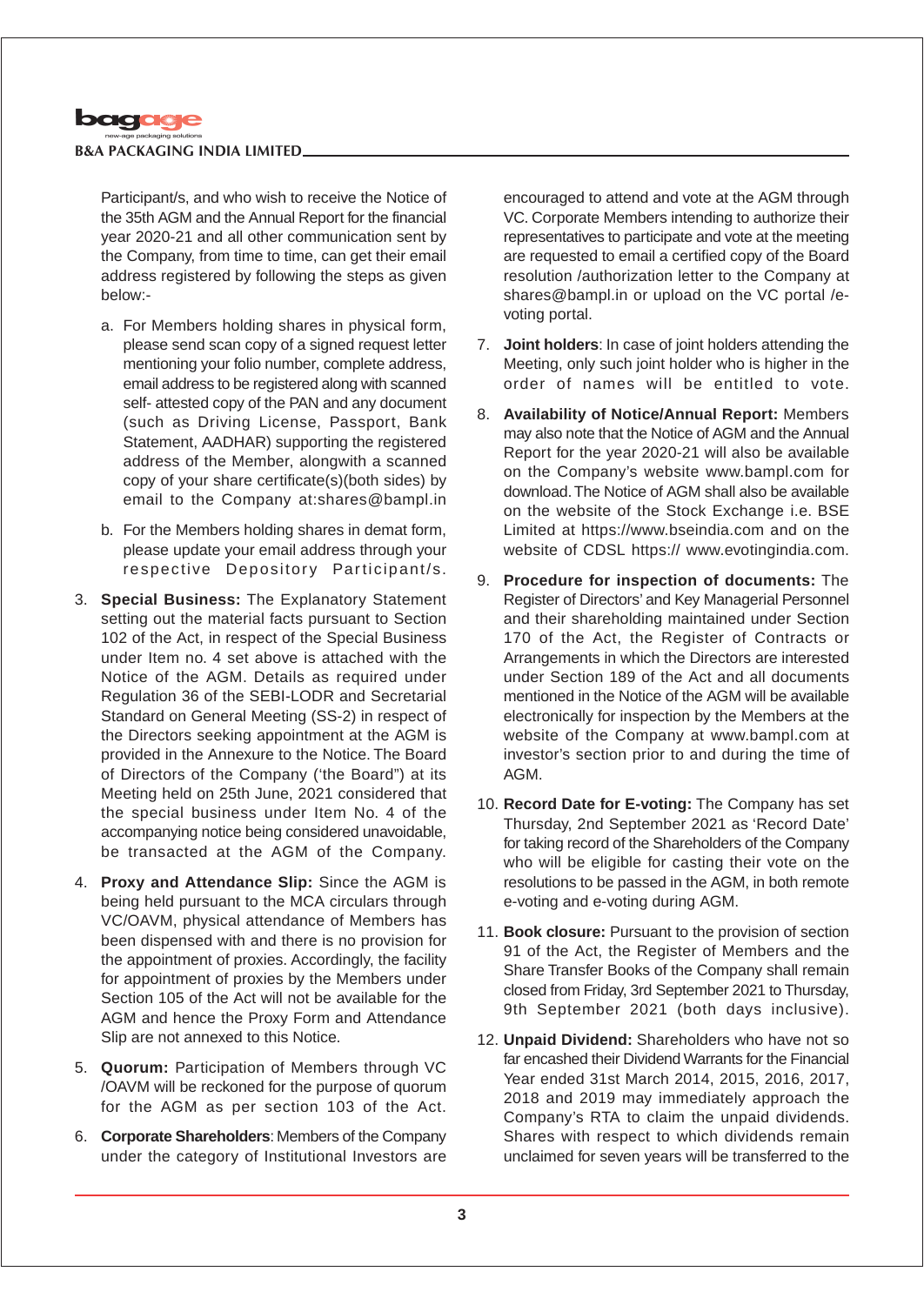

Investor Education and Protection Fund (IEPF) as per section 123 of the Act' and applicable laws. Shareholders are requested to refer to the Annual Report 2020-21 for schedule of transfer of unpaid dividends to IEPF.

- 13. **Dematerialization of shares:** Members holding shares in physical form are requested to convert their holdings in dematerialized form to eliminate risks associated with physical shares and better management of the shares. Members can write to the Company's RTA in this regard. Members are requested to note that SEBI vide its circulars dated 8th June 2018 and 30th November 2018 has mandated that with effect from 1st April 2019 transfer of shares in listed companies could not be processed unless such shares are held in dematerialized form.
- 14. **Nomination:** Members are requested to consider making nominations in respect of their shareholding to ease the process of transmission. Shareholders holding shares in physical form are requested to register their nominations by submitting the nomination form appended at end of the Annual Report to the RTA. Nomination form is also available at the website of the company.
- 15. **Green Initiative:** To support the Green Initiative, members who have not registered their e-mail address are requested to register their e-mail address for receiving all communication including Annual Report, Notices, Circulars etc. from the Company electronically.
- 16**. Shareholders' Communication**: Members are requested to send all communications relating to shares and unclaimed dividends, change of address, bank details, email address etc. to the Registrar and Share Transfer Agents at the following address:

MCS Share Transfer Agent Ltd, (Unit B&A Packaging India Ltd), 383, Lake Gardens, 1st Floor, Kolkata-700045; Phone: 033 4072-4051, 52, 53 Fax- 033 4072-4050; e-mail-mcssta@rediffmail.com.

In case of any grievance the shareholders are requested to communicate the Company Secretary at investorsgrievance@bampl.com.

If the shares are held in electronic form, then change of address and change in the Bank Accounts etc. should be furnished to their respective Depository Participants (DPs).

## 17. **CDSL e-Voting System – For Remote e-voting and e-voting during AGM**

- a) As stated in note 1 as above the forthcoming AGM will be held through video conferencing (VC) or other audio visual means (OAVM). Hence, Members can attend and participate in the ensuing AGM through VC/OAVM.
- b) Pursuant to the provisions of Section 108 of the Act, read with Rule 20 of the Companies (Management and Administration) Rules, 2014 (as amended) and Regulation 44 of SEBI- LODR, and 'MCA Circulars' and 'SEBI Circulars' the Company is providing facility of remote e-voting to its Members in respect of the business to be transacted at the AGM.
- c) Shareholders whose names are recorded in the Registrar of Members or in the Register of Beneficial Owners maintained by the Depositories as on the cut-off date namely Thursday, 2nd September 2021 shall only be entitled to cast their vote on the resolutions to be passed in the AGM by availing the facility of remote e-voting or by voting electronically during the AGM (venue e-voting).
- d) Any person who becomes a Member of the Company after dispatch of the notice of the AGM and holding shares as on the cut-off date or any Member whose email ids are not registered with the Company/depositories may obtain the login details required for e-voting/attending the AGM through VC./OAVM through the following process:
	- (i) In case shares are held in physical mode, please send a scan copy of a signed request letter mentioning your Folio No., Name of shareholder, complete postal address, alongwith scanned copy of the share certificate (front and back), PAN (self-attested scanned copy of PAN card), AADHAR (self-attested scanned copy of Aadhaar Card) by email to shares@bampl.in.
	- (ii) For Demat shareholders -, please update your email id & mobile no. with your respective Depository Participant (DP).
	- (iii)For Individual Demat shareholders Please update your email id & mobile no. with your respective Depository Participant (DP) which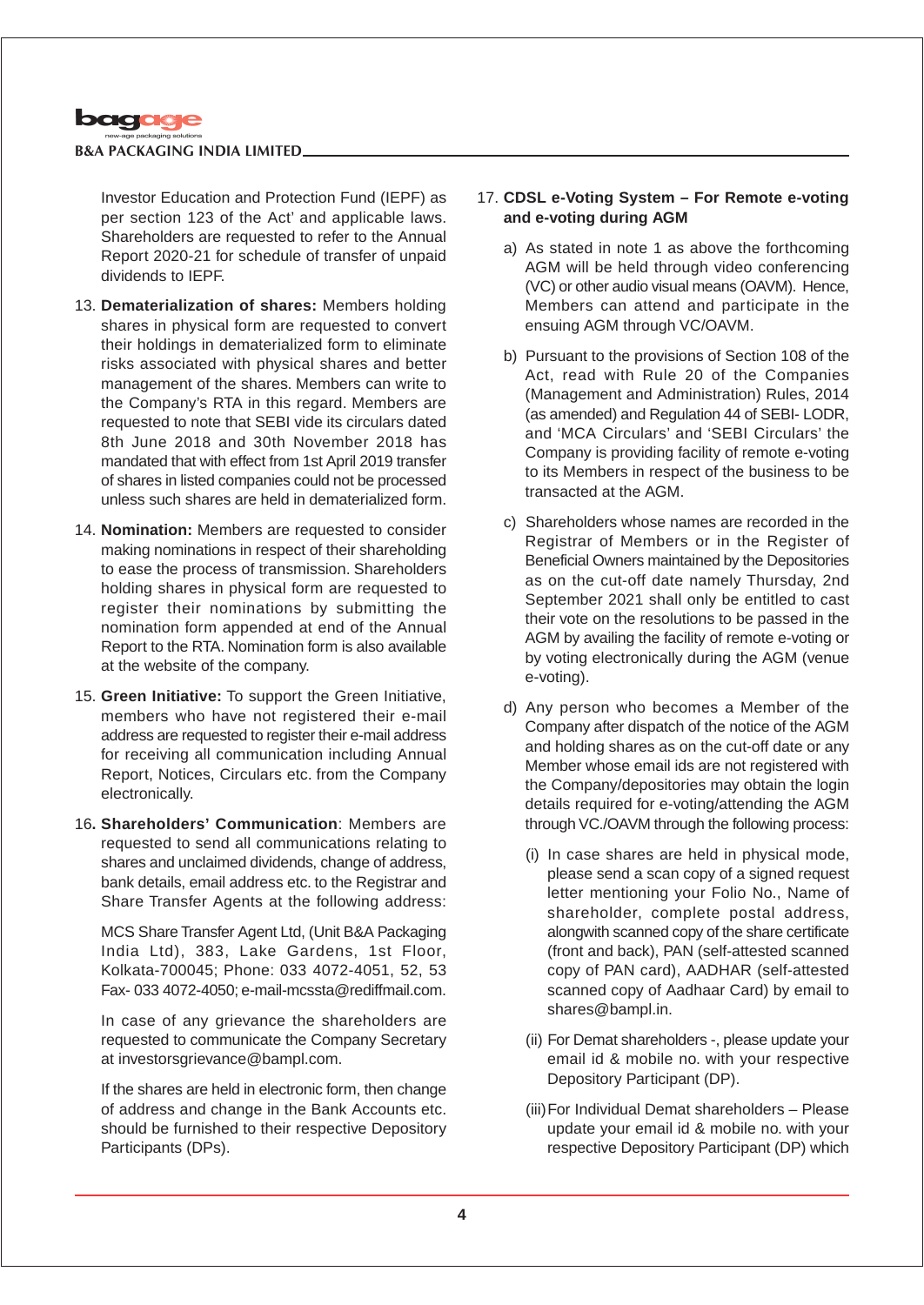

is mandatory while e-Voting & joining virtual meetings through Depository.

- e) The voting rights of the shareholder will be in proportion of the shares held by them as on the record date of Thursday, 2nd September 2021 to the paid up equity share capital of the Company.
- f) The Company has appointed Mr. Tarun Chatterjee, Advocate (Enrolment No. WB2068) failing him Ms. Binita Pandey, Practicing Company Secretary (PCS No. 19730) to act as the Scrutinizer to scrutinize the remote e-voting and venue e-voting process in a fair and transparent manner and they have given their consent to act in such capacity.
- g) The Members can join the AGM in the VC/OAVM mode 15 minutes before and after the scheduled time of the commencement of the Meeting by following the procedure mentioned in the Notice. The facility of participation at the AGM through VC/OAVM will be made available to at least 1000 members on first come first served basis. This will not include large Shareholders (Shareholders holding 2% or more shareholding), Promoters, Institutional Investors, Directors, Key Managerial Personnel, the Chairpersons of the Audit Committee, Nomination and Remuneration Committee and Stakeholders Relationship Committee, Auditors etc. who are allowed to attend the AGM without restriction on account of first come first served basis.
- h) The AGM has been convened through VC/OAVM in compliance with applicable provisions of the Act, read with MCA and SEBI Circulars.

## **THE INSTRUCTIONS OF SHAREHOLDERS FOR REMOTE E-VOTING AND E-VOTING DURING AGM AND JOINING MEETING THROUGH VC/OAVM ARE AS UNDER:**

i) The remote voting period begins on Monday, 6th September 2021 at 10.00 am and ends on Wednesday, 8th September 2021 at 5.00 pm. During this period shareholders' of the Company,

holding shares either in physical form or in dematerialized form, as on the cut-off date (record date) of Thursday, 2nd September 2021 may cast their vote electronically. The e-voting module shall be disabled by CDSL for voting thereafter.

- j) Shareholders who have already voted prior to the meeting date would not be entitled to vote at the meeting venue.
- k) Pursuant to SEBI Circular No. SEBI/HO/CFD/ CMD/CIR/P/2020/242 dated 09.12.2020, (hereinafter Cir 242) under Regulation 44 of SEBI- LODR; listed entities are required to provide remote e-voting facility to its shareholders, in respect of all shareholders' resolutions. However, it has been observed that the participation by the public non-institutional shareholders/retail shareholders is at a negligible level.

Currently, there are multiple e-voting service providers (ESPs) providing e-voting facility to listed entities in India. This necessitates registration on various ESPs and maintenance of multiple user IDs and passwords by the shareholders.

In order to increase the efficiency of the voting process, pursuant to a public consultation, it has been decided to enable e-voting to all the demat account holders, by way of a single login credential, through their demat accounts/ websites of Depositories/ Depository Participants. Demat account holders would be able to cast their vote without having to register again with the ESPs, thereby, not only facilitating seamless authentication but also enhancing ease and convenience of participating in e-voting process.

l) In terms of Cir 242 on e-Voting facility provided by Listed Companies, individual shareholders holding securities in demat mode are allowed to vote through their demat account maintained with Depositories and Depository Participants. Shareholders are advised to update their mobile number and email Id in their demat accounts in order to access e-voting facility.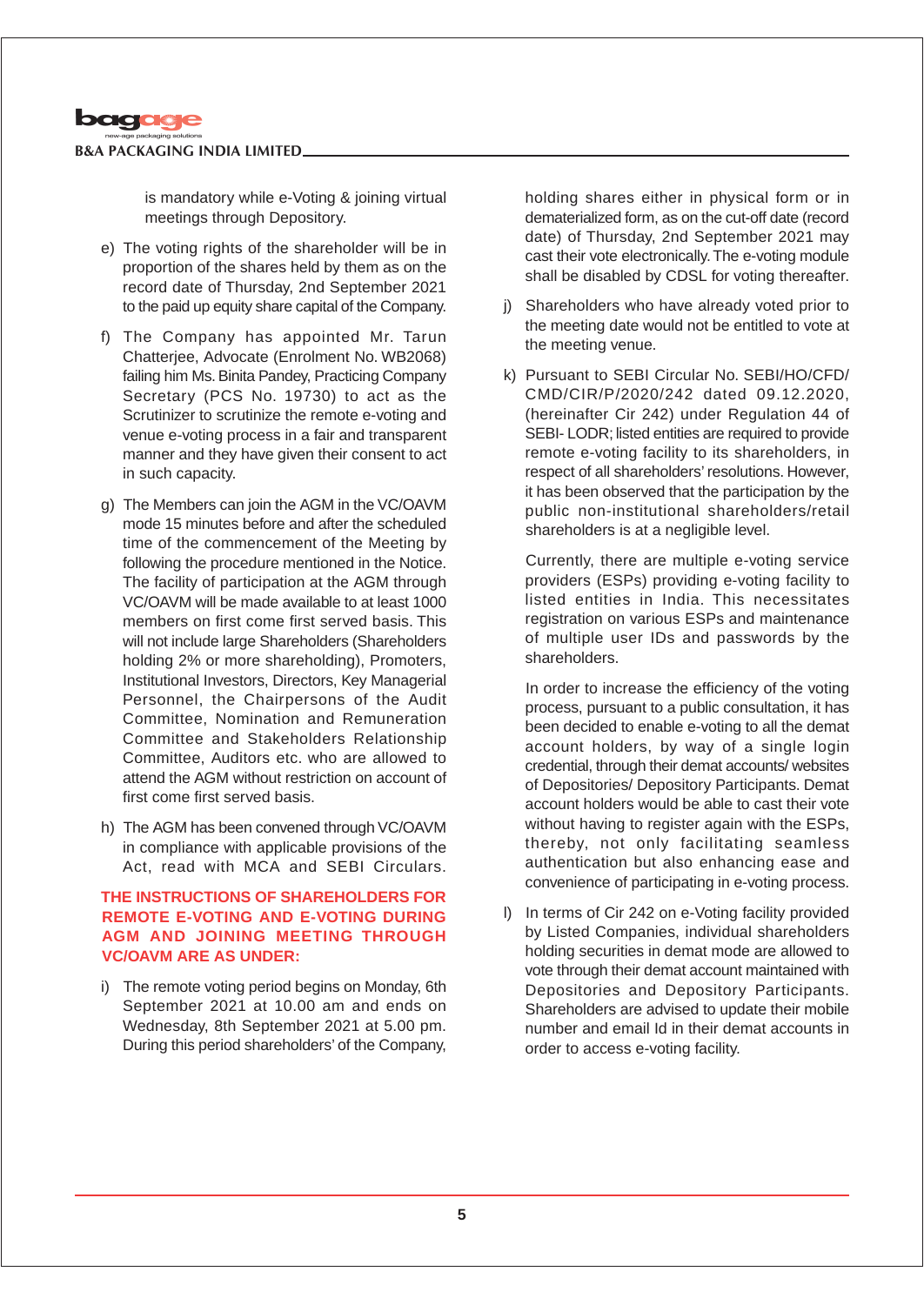

(i) Pursuant to above said Cir 242, Login method for e-Voting and joining virtual meetings **for Individual shareholders holding securities in Demat mode** is given below:

| Type of<br>shareholders                                                        | <b>Login Method</b>                                                                                                                                                                                                                                                                                                                                                                                                                                                     |                                           |
|--------------------------------------------------------------------------------|-------------------------------------------------------------------------------------------------------------------------------------------------------------------------------------------------------------------------------------------------------------------------------------------------------------------------------------------------------------------------------------------------------------------------------------------------------------------------|-------------------------------------------|
| Individual<br>Shareholders<br>holding securities<br>in Demat mode<br>with CDSL | 1) Users who have opted for<br>CDSL Easi / Easiest facility,<br>can login through their<br>existing user id<br>and<br>password. Option will be<br>made available to reach<br>e-Voting page without any<br>further authentication. The<br>URL for users to login to Easi<br>/ Easiest are https://web.<br>cdslindia.com/ myeasi/hom/<br>login or visit www.cdslindia.<br>com and click on Login icon<br>and select New System                                            |                                           |
|                                                                                | Myeasi.<br>2) After successful login<br>the Easi / Easiest user will be<br>able to see the e-Voting option<br>for eligible companies where<br>the e-voting is in progress as<br>per the information provided<br>by company. On clicking the                                                                                                                                                                                                                             | Indiv<br>Shar<br>holdi<br>in De<br>with I |
|                                                                                | e-voting option, the user will<br>be able to see e-Voting page<br>of the e-Voting service<br>provider for casting your vote<br>during the remote e-Voting<br>period or joining virtual<br>meeting & voting during<br>the meeting. Additionally,<br>there is also links provided<br>to access the system of all<br>e-Voting Service Providers<br>i.e. CDSL/NSDL/KARVY/<br>LINKINTIME, so that the user<br>can visit the e-Voting service<br>providers' website directly. |                                           |
|                                                                                | 3) If the user is not registered<br>for Easi/Easiest, option to<br>register is available<br>at                                                                                                                                                                                                                                                                                                                                                                          |                                           |

|                                                                | https://web.cdslindia.com/<br>myeasi/Registration/EasiRe<br>gistration.<br>4) Alternatively, the user can<br>directly access e-Voting page<br>by providing Demat Account<br>Number and PAN No. from a<br>e-Voting link available on<br>www.cdslindia.com home<br>page. The system will<br>authenticate the user by<br>sending OTP on registered<br>Mobile & Email as recorded<br>in the Demat Account. After<br>successful authentication,<br>user will be able to see the<br>e-Voting option where the<br>e-voting is in progress and<br>also able to directly access<br>the system of all e-Voting<br>Service Providers.                                                                                                                                                                   |
|----------------------------------------------------------------|----------------------------------------------------------------------------------------------------------------------------------------------------------------------------------------------------------------------------------------------------------------------------------------------------------------------------------------------------------------------------------------------------------------------------------------------------------------------------------------------------------------------------------------------------------------------------------------------------------------------------------------------------------------------------------------------------------------------------------------------------------------------------------------------|
| idual<br>eholders<br>ng securities<br>emat mode<br><b>NSDL</b> | 1) If you are already registered<br>for NSDL IDeAS facility,<br>please visit the e-Services<br>website of NSDL. Open<br>web browser by typing<br>following URL:<br>the<br>https://eservices.nsdl.com<br>either on a Personal<br>Computer or on a mobile.<br>Once the home page of<br>e-Services is launched, click<br>on the "Beneficial Owner" icon<br>under "Login" which is<br>available under 'IDeAS'<br>section. A new screen will<br>open. You will have<br>to<br>enter your User ID and<br>Password. After successful<br>authentication, you will be able<br>to see e-Voting services. Click<br>on "Access to e-Voting" under<br>e-Voting services and you will<br>be able to see e-Voting page.<br>Click on company name or<br>e-Voting service provider<br>name and you will be re- |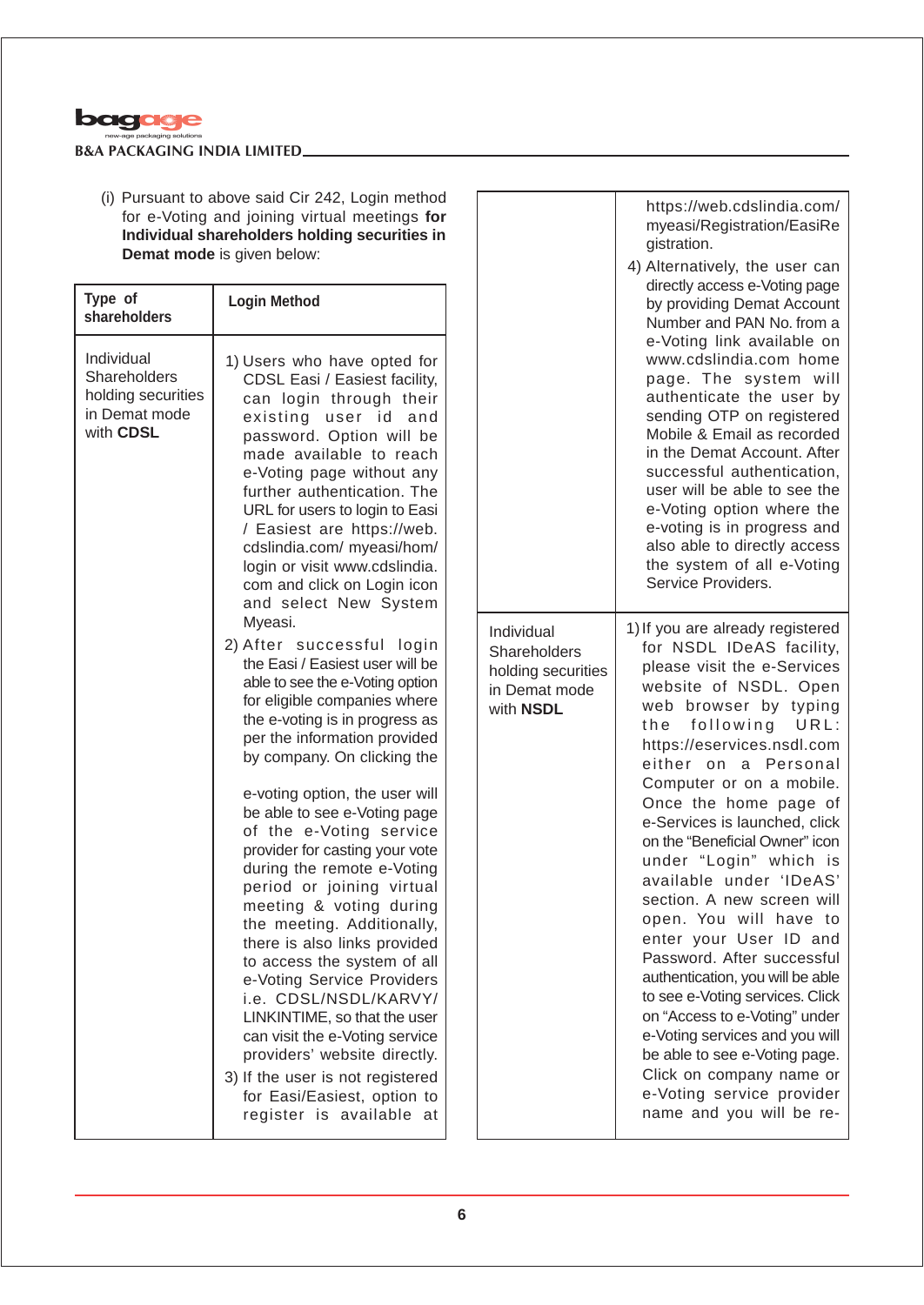

directed to e-Voting service provider website for casting your vote during the remote e-Voting period or joining virtual meeting & voting during the meeting.

2) If the user is not registered for IDeAS e-Services, option to register is available at https://eservices.nsdl.com. Select "Register Online for IDeAS "Portal or click at https://eservices.nsdl.com/s ecureWeb/IdeasDirectReg.j sp.

3) Visit the e-Voting website of NSDL. Open web browser by typing the following URL:https://www.evoting.ns dl.com/ either on a Personal Computer or on a mobile. Once the home page of e-Voting system is launched, click on the icon "Login" which is available under 'Shareholder/Member' section. A new screen will open. You will have to enter your User ID (i.e. your sixteen digit demat account number hold with NSDL), Password/ OTP and a Verification Code as shown on the screen. After successful authentication, you will be redirected to NSDL Depository site wherein you can see e-Voting page. Click on company name or e-Voting service provider name and you will be redirected to e-Voting service provider website for casting your vote during the remote e-Voting period or joining virtual meeting & voting during the meeting

Individual **Shareholders** (holding securities in Demat mode) login through their **Depository Participants**

You can also login using the login credentials of your demat account through your Depository Participant registered with NSDL/ CDSL for e-Voting facility. After Successful login, you will be able to see e-Voting option. Once you click on e-Voting option, you will be redirected to NSDL/CDSL Depository site after successful authentication, wherein you can see e-Voting feature. Click on company name or e-Voting service provider name and you will be redirected to e-Voting service provider website for casting your vote during the remote e-Voting period or joining virtual meeting & voting during the meeting.

**Important note:** Members who are unable to retrieve User ID/ Password are advised to use Forget User ID and Forget Password option available at abovementioned website.

**Helpdesk for Individual Shareholders holding securities in demat mode for any technical issues related to login through Depository i.e. CDSL and NSDL.**

| Login type                                                                      | <b>Helpdesk details</b>                                                                                                                                                                              |  |  |  |
|---------------------------------------------------------------------------------|------------------------------------------------------------------------------------------------------------------------------------------------------------------------------------------------------|--|--|--|
| Individual Shareholders<br>holding securities in<br>Demat mode with CDSL        | Members facing any<br>technical issue in login<br>can contact CDSL helpdesk<br>by sending a request at<br>helpdesk.evoting@cdslindi<br>a.com or contact at 022-<br>23058738 and 022-<br>23058542-43. |  |  |  |
| Individual Shareholders<br>holding securities in<br>Demat mode with <b>NSDL</b> | Members facing any<br>technical issue in login can<br>contact NSDL helpdesk by<br>sending a request at<br>evoting@ nsdl.co.in or call<br>at toll free no.: 1800 1020<br>990 and 1800 22 44 30        |  |  |  |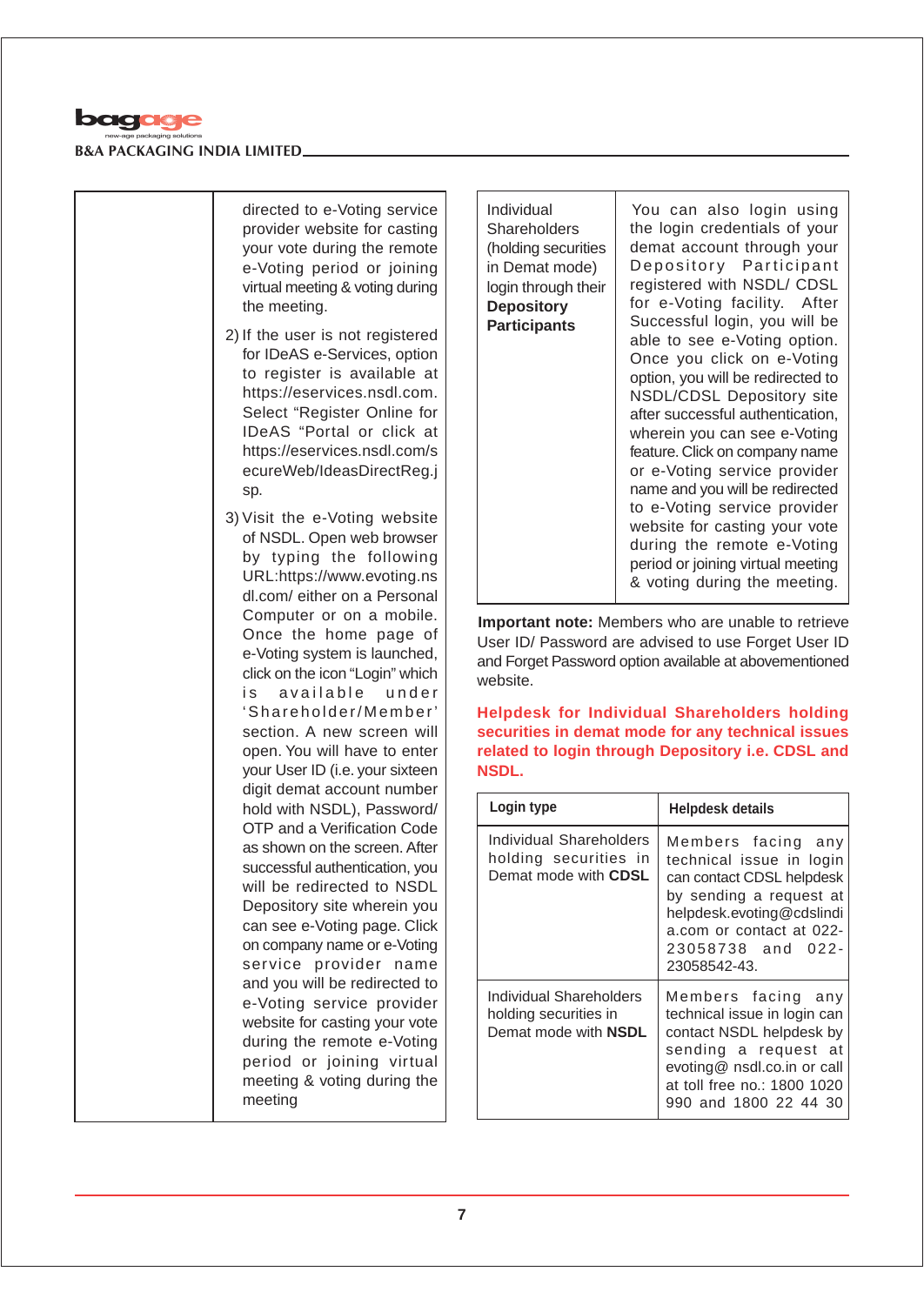

- (ii) Login method for e-Voting and joining virtual meeting for **shareholders other than individual shareholders holding in Demat form & physical shareholders.**
	- 1) The shareholders should log on to the e-voting website: www.evotingindia.com
	- 2) Click on "Shareholders" module.
	- 3) Now enter your User ID
		- a. For CDSL: 16 digits beneficiary ID,
		- b. For NSDL: 8 Character DP ID followed by 8 Digits Client ID,
		- c. Shareholders holding shares in Physical Form should enter Folio Number registered with the Company.
- 4) Next enter the Image Verification as displayed and Click on Login.
- 5) If you are holding shares in demat form and had logged on to www.evotingindia.com and voted on an earlier e-voting of any company, then your existing password is to be used.
- 6) If you are a first-time user follow the steps given below:

|                                                    | For Shareholders holding shares in<br>Demat Form and Physical Form                                                                                                                                    |
|----------------------------------------------------|-------------------------------------------------------------------------------------------------------------------------------------------------------------------------------------------------------|
| <b>PAN</b>                                         | Enter your 10 digit alpha-numeric PAN<br>issued by Income Tax Department.                                                                                                                             |
|                                                    | (Applicable for both demat shareholders)<br>as well as physical shareholders)                                                                                                                         |
|                                                    | • Shareholders who have not updated<br>their PAN with the Company/<br>Depository Participant are requested<br>to use the sequence number sent by<br>Company/RTA or contact Company/<br>RTA            |
| Dividend Bank<br>Details OR Date of<br>Birth (DOB) | Enter the Dividend Bank Details or<br>Date of Birth (in dd/mm/yyyy format)<br>as recorded in your demat account or<br>in the Company records in order to<br>login.                                    |
|                                                    | If both the details are not recorded<br>with the depository or the Company,<br>please enter the member id / folio<br>number in the Dividend Bank<br>details field as mentioned in<br>instruction (v). |

- 7) After entering these details appropriately, click on "SUBMIT" tab.
- 8) Shareholders holding shares in physical form will then directly reach the Company selection screen. However, shareholders holding shares in demat form will now reach 'Password Creation' menu wherein they are required to mandatorily enter their login password in the new password field. Kindly note that this password is to be also used by the demat holders for voting for resolutions of any other company on which they are eligible to vote, provided that company opts for e-voting through CDSL platform. It is strongly recommended not to share your password with any other person and take utmost care to keep your password confidential.
- 9) For shareholders holding shares in physical form, the details can be used only for e-voting on the resolutions contained in this Notice.
- 10) Click on the EVSN for the relevant <Company Name> on which you choose to vote.
- 11) On the voting page, you will see "RESOLUTION DESCRIPTION" and against the same the option "YES/NO" for voting. Select the option YES or NO as desired. The option YES implies that you assent to the Resolution and option NO implies that you dissent to the Resolution.
- 12) Click on the "RESOLUTIONS FILE LINK" if you wish to view the entire Resolution details.
- 13) After selecting the resolution, you have decided to vote on, click on "SUBMIT". A confirmation box will be displayed. If you wish to confirm your vote, click on "OK", else to change your vote, click on "CANCEL" and accordingly modify your vote.
- 14) Once you "CONFIRM" your vote on the resolution, you will not be allowed to modify your vote.
- 15) You can also take a print of the votes cast by clicking on "Click here to print" option on the Voting page.
- 16) If a demat account holder has forgotten the login password then Enter the User ID and the image verification code and click on Forgot Password & enter the details as prompted by the system.
- 17) **Facility for Non Individual Shareholders and Custodians –Remote Voting**
	- Non-Individual shareholders (i.e. other than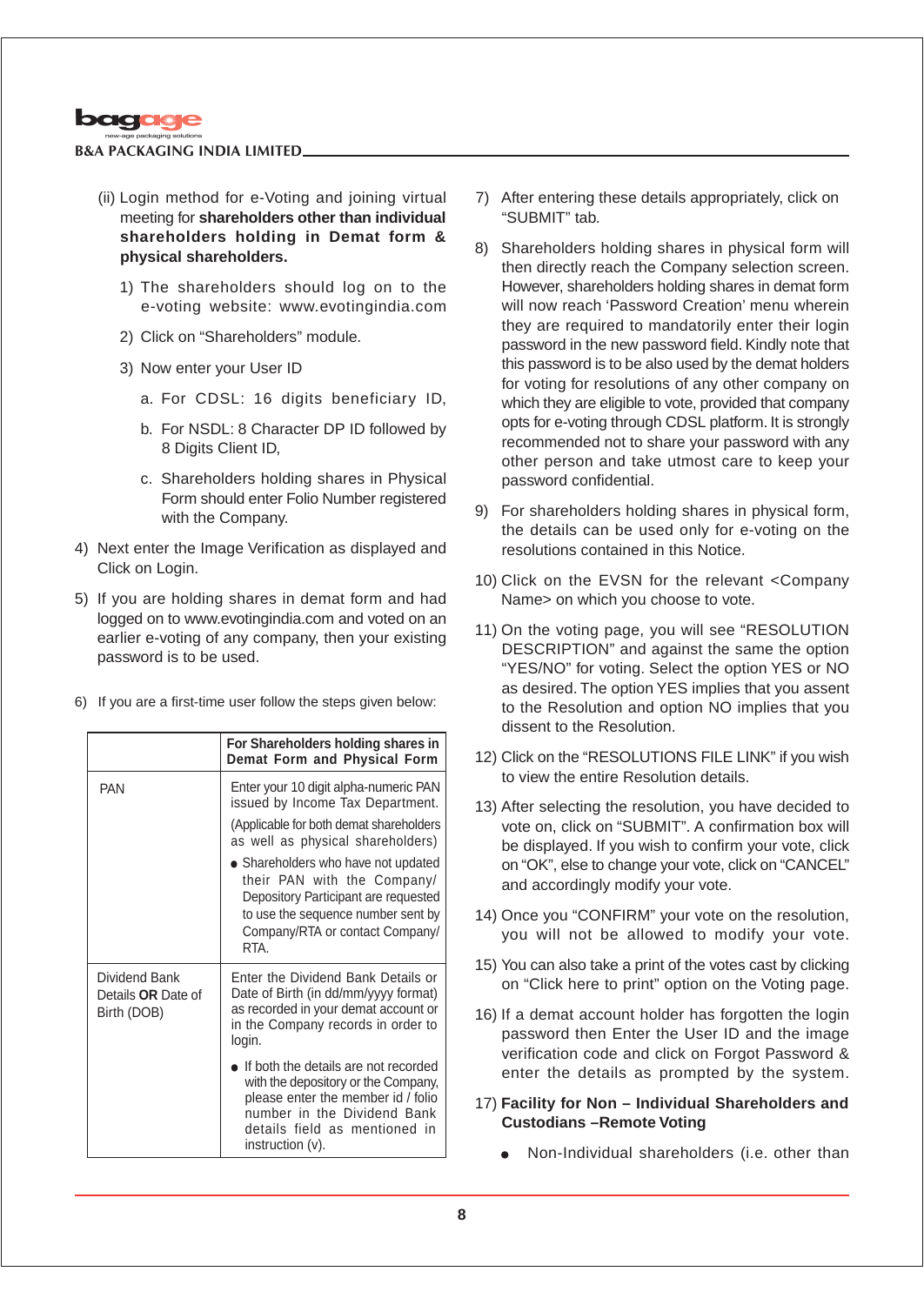

Individuals, HUF, NRI etc.) and Custodians are required to log on to www.evotingindia. com and register themselves in the "Corporates" module.

- A scanned copy of the Registration Form bearing the stamp and sign of the entity should be emailed to helpdesk.evoting@cdslindia.com
- After receiving the login details a Compliance User should be created using the admin login and password. The Compliance User would be able to link the account(s) for which they wish to vote on.
- The list of accounts linked in the login should be mailed to helpdesk.evoting@cdslindia.com and on approval of the accounts they would be able to cast their vote.
- A scanned copy of the Board Resolution and Power of Attorney (POA) which they have issued in favour of the Custodian, if any, should be uploaded in PDF format in the system for the scrutinizer to verify the same.
- Alternatively Non Individual shareholders are required to send the relevant Board Resolution/ Authority letter etc. together with attested specimen signature of the duly authorized signatory who are authorized to vote, to the Scrutinizer and to the Company at the email address viz; shares@bampl.in (designated email address by company), if they have voted from individual tab and not uploaded same in the CDSL e-voting system for the scrutinizer to verify the same.

## **m) INSTRUCTIONS FOR SHAREHOLDERS ATTENDING THE AGM THROUGH VC/OAVM & E-VOTING DURING MEETING ARE AS UNDER:**

- 1) The procedure for attending meeting & e-Voting on the day of the AGM is same as the instructions mentioned above for Remote e-voting.
- 2) The link for VC/OAVM to attend meeting will be available where the EVSN of Company will be displayed after successful login as per the instructions mentioned above for Remote e-voting.
- 3) Shareholders who have voted through Remote e-Voting will be eligible to attend the meeting.

However, they will not be eligible to vote at the AGM.

- 4) Shareholders are encouraged to join the Meeting through Laptops / IPads for better experience.
- 5) Further shareholders will be required to allow Camera and use Internet with a good speed to avoid any disturbance during the meeting.
- 6) Please note that Participants Connecting from Mobile Devices or Tablets or through Laptop connecting via Mobile Hotspot may experience Audio/Video loss due to Fluctuation in their respective network. It is therefore recommended to use Stable Wi-Fi or LAN Connection to mitigate any kind of aforesaid glitches.
- 7) Shareholders who would like to express their views/ask questions during the meeting may register themselves as a speaker by sending their request in advance atleast **5 (five) days prior to meeting** mentioning their name, demat account number/ folio number, email id, mobile number at shares@ bampl.in. The shareholders who do not wish to speak during the AGM but have queries may send their queries in advance **5 (five) days prior to meeting** mentioning their name, demat account number/folio number, email id, mobile number at shares@bampl.in. These queries will be replied to by the company suitably by email.
- 8) Those shareholders who have registered themselves as a speaker will only be allowed to express their views/ask questions during the meeting. The Company reserves the right to restrict the number of speakers depending on the availability of time for the AGM.
- 9) Only those shareholders, who are present in the AGM through VC/OAVM facility and have not casted their vote on the Resolutions through remote e-Voting and are otherwise not barred from doing so, shall be eligible to vote through e-Voting system available during the AGM.
- 10) If any Votes are cast by the shareholders through the e-voting available during the AGM and if the same shareholders have not participated in the meeting through VC/OAVM facility, then the votes cast by such shareholders shall be considered invalid as the facility of e-voting during the meeting is available only to the shareholders attending the meeting.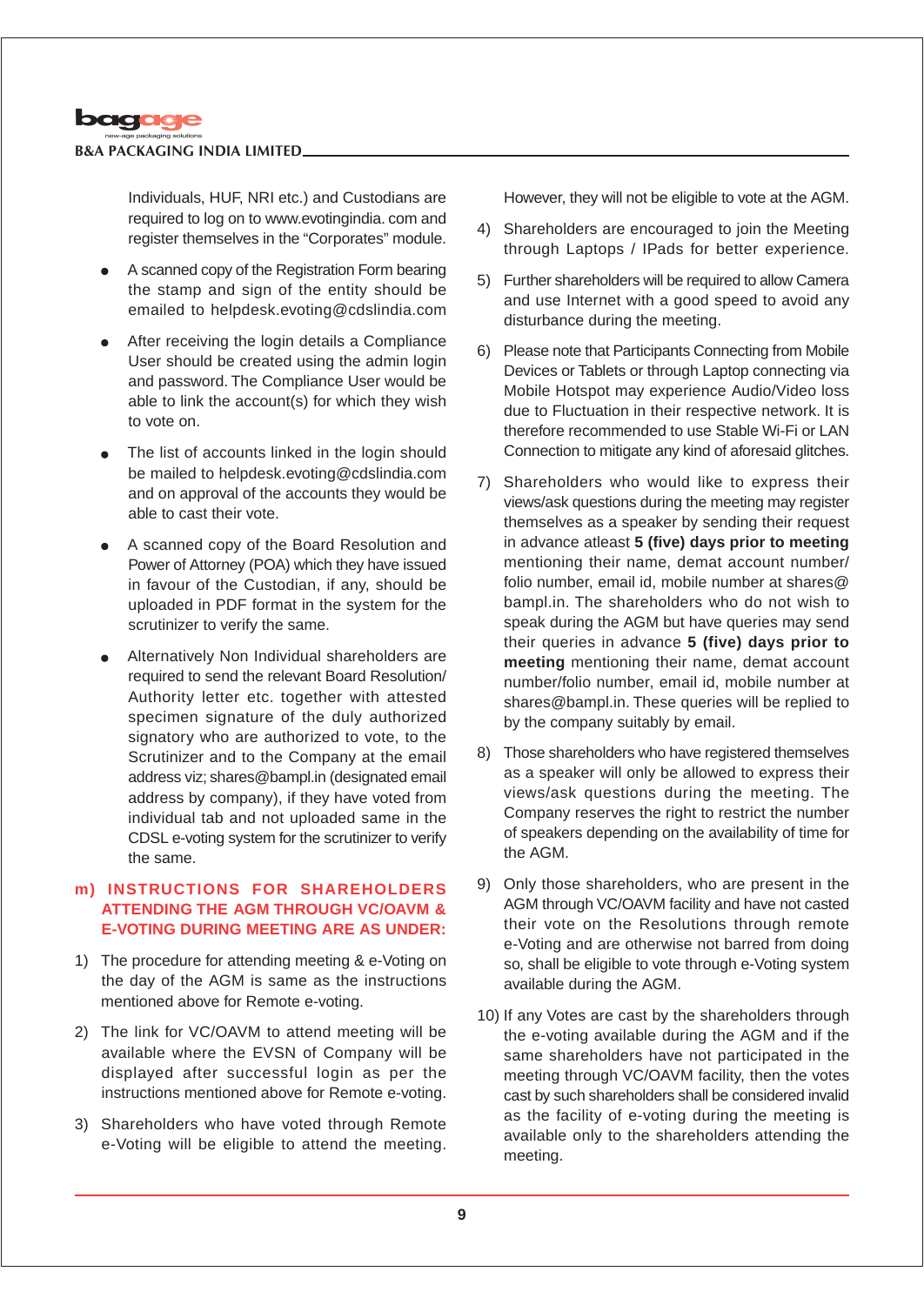

## **n) PROCESS FOR THOSE SHAREHOLDERS WHOSE EMAIL/MOBILE NO. ARE NOT REGISTERED WITH THE COMPANY/ DEPOSITORIES.**

- i. For Physical shareholders Please provide necessary details like Folio No., Name of shareholder, scanned copy of the share certificate (front and back), PAN (self attested scanned copy of PAN card), AADHAR (self attested scanned copy of Aadhaar Card) by email to shares@bampl.in.
- ii. For Demat shareholders Please update your email id & mobile no. with your respective Depository Participant (DP)
- iii. For Individual Demat shareholders Please update your email id & mobile no. with your respective Depository Participant (DP) which is mandatory while e-Voting & joining virtual meetings through Depository.
- 18. If any Member has any queries or issues regarding attending AGM & e-Voting from the CDSL e-Voting System, you can write an email to helpdesk.evoting@cdslindia.com or contact at 022- 23058738 and 022-23058542/43.
- 19. All grievances connected with the facility for voting by electronic means may be addressed to Mr. Rakesh Dalvi, Sr. Manager, (CDSL) Central Depository Services (India) Limited, A Wing, 25th Floor, Marathon Futurex, Mafatlal Mill Compounds, N M Joshi Marg, Lower Parel (East), Mumbai - 400013 or send an email to helpdesk.evoting@cdslindia.com or call on 022-23058542/43.
- 20. Results of the e-voting shall be declared within 48 hours after conclusion of the AGM. The results declared alongwith the Scrutinizer's report shall be placed at the website of the Company at www.bampl.com and on the website of CDSL at www.evotingindia.com. The same shall also be communicated to BSE Ltd where the shares of the Company are listed.
- 21. Since the AGM will be held through VC/OAVM facility, the Route Map is not annexed in this Notice.

## **EXPLANATORY STATEMENT PURSUANT TO SECTION 102 (1) OF THE COMPANIES ACT' 2013**

The following statement sets out the material facts relating to the special business mentioned in the Notice of the Annual General Meeting ('the AGM'):

## **Item No. 4**

Mr. Somnath Chatterjee (Mr. Chatterjee) erstwhile Whole Time Director of the Company was appointed as Managing Director with effect from 12th November 2020 by the Board of Directors (the Board) in its meeting held on 12th November 2020. The terms and conditions of his appointment including remuneration payable in the capacity of Managing Director which was recommended by the Nomination and Remuneration Committee (the Committee) in its meeting held on 12th November 2020, is subject to the approval of the Members in the AGM. An agreement was executed by the Company with Mr. Chatterjee on 17th March 2021 ascribing, inter alia, to the following terms and conditions of his appointment including remuneration payable to him.

- 1. Mr. Chatterjee's appointment as Managing Director will be effective from 12th November 2020 and remain in force for a period of 3 (three) years i.e. from 12th November 2020 to 11th November 2023.
- 2. Mr. Chatterjee will be entitled to the following remuneration and allowances in the capacity of Managing Director with effect from 12th November 2020;
	- a) Basic Salary Salary at the rate of Rs. 1, 00,000 (One lac) per month.

The Annual increments will be effective from 1st April each year, and will be recommended/ decided by the Nomination and Remuneration Committee and/or Board of Directors and will be merit based.

- b) Other Allowance
	- (i) Contribution to Gratuity As per rules of the Company and subject to maximum permissible limit as per Payment of Gratuity Act 1972.
	- (ii) Cost of Electricity at residence- Actual Cost will be borne by the Company against bills subject to a ceiling of Rs. 30,000 (Thirty Thousand) per annum or such higher sum as to be decided by the Board and/or the Committee from time to time.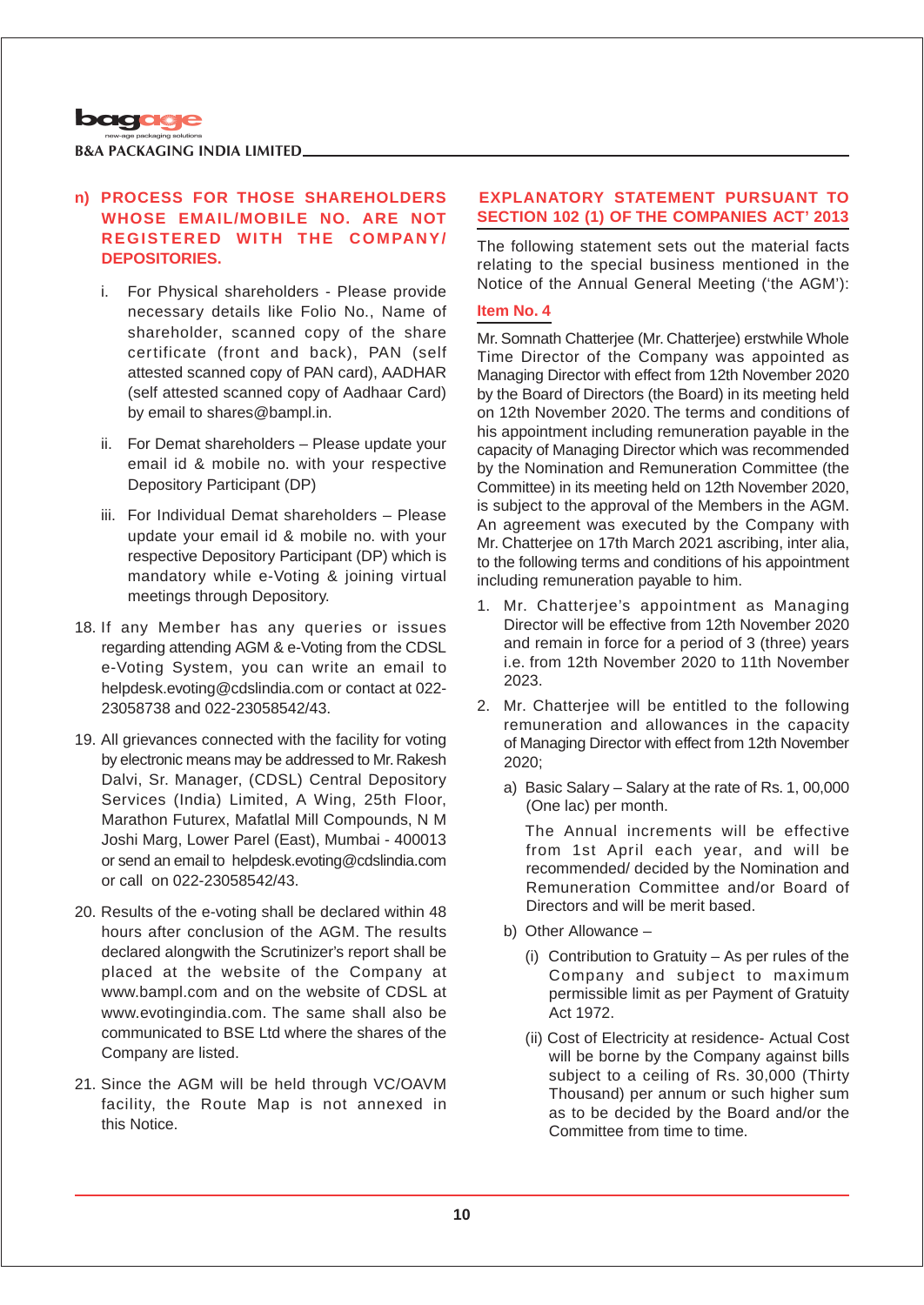

- (iii) Domestic help Allowance- Payment of Rs 18,000 (Eighteen Thousand) per annum as domestic allowance or such higher sum as to be decided by the Board and/or the Committee from time to time.
- c) Provision for use of chauffer driven Company maintained car for official duties attended, provision for telephone at office, residence and mobile phones, including long distance calls and monthly subscription fees for Clubs, shall not be included in the computation of limits for the remuneration and shall not be grouped under perquisites or allowances given to Mr. Chatterjee.
- 3. Minimum Remuneration Notwithstanding anything to the contrary contained herein, where, in any financial year during the currency of tenure of Directorship of Mr. Chatterjee, the Company has no profits or its profits are inadequate, the Company shall pay remuneration by way of salary and perquisites and allowances as specified above as minimum remuneration so far as such remuneration is within the applicable ceiling or limits provided in Schedule V of the Act or any amendment made thereto or any modifications thereof, subject to while he is a managerial person in two companies, he draws remuneration from one or more companies provided that the total remuneration drawn from the companies does not exceed the higher maximum

limit admissible from any one of the companies of which he is a managerial person.

- 4. Mr. Chatterjee's office of Directorship will be liable to be determined by retirement of directors by rotation as per provisions of the Act' and Articles of Association of the Company.
- 5. Mr. Chatterjee will be overall in-charge of the day to day affairs of the Company and its operations and will be entitled to take all decisions in relation to policy matters thereof, within superintendence, control and direction of the Board of Directors of the Company.
- 6. The terms and conditions of Mr. Chatterjee's appointment and/or Agreement mentioned hereinbefore including remuneration payable may be altered and varied from time to time by the Committee and/or the Board as they may, in their absolute discretion deem fit, within the maximum amount payable to Managerial Personnel in accordance with the Act, or Articles of Association of the Company.

None of the Directors or Key Managerial Personnel or their relatives except Mr. Somnath Chatterjee is concerned or interested in this resolution.

The Board recommends the resolution set out in item no. 4 of the Notice of the AGM for approval by the Members.

By Order of the Board of Directors

**D. Chowdhury** Company Secretary Membership No. A15674

Place : Kolkata Date : 25th June, 2021